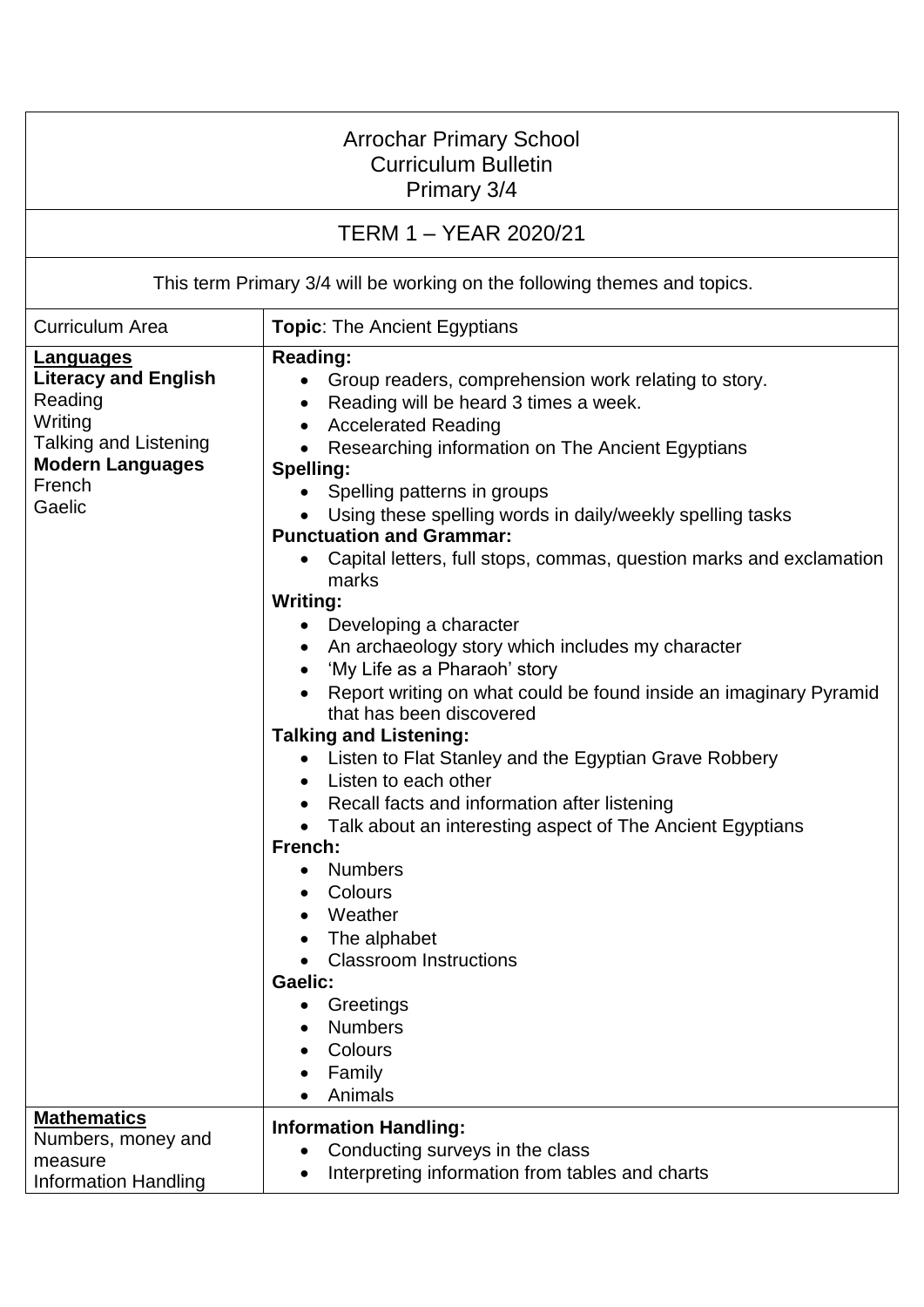|                       | • Constructing bar graphs with labelled title, axes and relevant                |
|-----------------------|---------------------------------------------------------------------------------|
|                       | information.                                                                    |
|                       | • With assistance, creating a bar graph using an iPad or a Laptop               |
|                       | <b>Number, Money and Measure:</b>                                               |
|                       | • Working with numbers to 1000                                                  |
|                       | Revising Place Value of Hundreds, Tens and Units                                |
|                       | • Using 0 as a place holder                                                     |
|                       | Identifying Thousands, Hundreds, Tens and Units in a 3 digit<br>number          |
|                       |                                                                                 |
|                       | Identifying number systems that have been used by civilisations in              |
|                       | the past e.g. The Egyptians                                                     |
|                       | <b>Triangles:</b>                                                               |
|                       | • Revising 2, 5 and 10 times tables                                             |
|                       | adding with tens and units up to 100, without carrying to begin with,           |
|                       | then introducing carrying.                                                      |
|                       | <b>Squares:</b>                                                                 |
|                       | • Revising 2, 5 and 10 times tables                                             |
|                       | • Consolidating 3 and 4 times tables                                            |
|                       | Addition of hundreds, tens and units within 1000 without carrying to            |
|                       | begin with, then introducing carrying                                           |
|                       | <b>Circles:</b>                                                                 |
|                       | • Revising 2,3,4,5, and 10 times tables                                         |
|                       | • Introduction of 6 times table                                                 |
|                       | Addition of hundreds, tens and units within 1000 with carrying                  |
|                       |                                                                                 |
| <b>Social Studies</b> | Locate the country of Egypt and its capital city on a map<br>$\bullet$          |
| People, Place and     | Discuss the importance and uses of the River Nile to the Egyptians<br>$\bullet$ |
| Environment           | Research the job of an archaeologist<br>$\bullet$                               |
|                       | Research and compare the lives of all types of Ancient Egyptians<br>$\bullet$   |
|                       | with our own: e.g jobs, schools, food and drink, clothing, housing              |
|                       | etc.                                                                            |
|                       | After studying Hieroglyphics, make a message of our own for others              |
|                       | to read                                                                         |
|                       | Discover which system the Ancient Egyptians used for counting and               |
|                       | create some simple sums                                                         |
|                       | Explore the way the Ancient Egyptians celebrated the passing of a<br>loved one  |
|                       | Research and explain how the Ancient Egyptians built the Pyramids               |
|                       | Design and build a Pyramid in class and present it to the group,                |
|                       | explaining how it was built and what materials were used.                       |
|                       |                                                                                 |
| <b>Technologies</b>   | Use an iPad to research information about the Ancient Egyptains<br>$\bullet$    |
| Craft and Design      | Use a search engine to collect information                                      |
| I.C.T                 | Film classmates as they explain how they built their Pyramid and                |
|                       | which materials they used                                                       |
|                       | Record each other reading from their reading books using tone and               |
|                       | voice to reflect the story.                                                     |
|                       |                                                                                 |